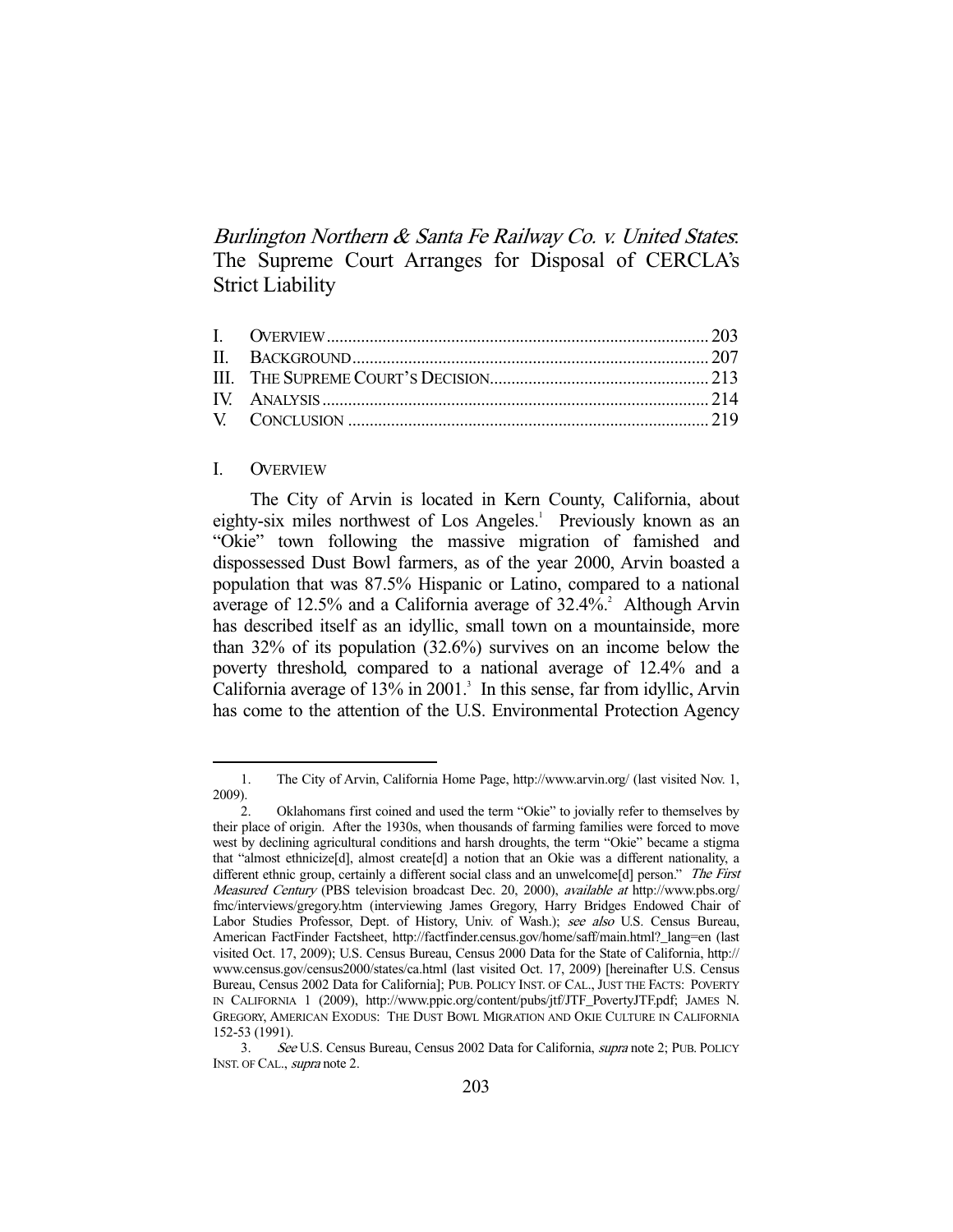(EPA) and its Office of Environmental Justice as one of the nation's most polluted communities.4

 It was there that, in 1960, the Brown & Bryant Partnership—later Brown & Bryant, Inc.  $(B & B)$ —located its agricultural chemicals distribution business.<sup>5</sup>  $B & B's$  operations involved the purchase of pesticides and other chemical products from suppliers such as Shell Oil Company (Shell) and the subsequent application of these products to its customers' agricultural lands.  $\hat{i}$  In particular, B & B's purchases of Shell agricultural chemical products included the halogenated aliphatic compound Dichloropropene-Dichloropropane (D-D), a soil fumigant manufactured by Shell in Norco, Louisiana, and Deer Park, Texas.<sup>7</sup> Upon receipt of B  $\&$  B's orders, Shell would arrange for the shipment of D-D from its storage facilities at the GATX Annex Terminal in San Pedro, California, to B & B's Arvin operations by common carrier "F.O.B. destination."8

 B & B's mode and quantity of purchases changed over the years as Shell constrained sales to D-D distributors to bulk volumes and switched from the sale of drums to the transfer of the chemicals from tanker trucks

<sup>4.</sup> See Sudhin Thanawala, *Small California Town Has Nation's Smoggiest Air*, St. Louis POST-DISPATCH, Aug. 10, 2007, at A8 (reporting EPA's finding that Arvin is the Nation's smoggiest community, with ozone levels that exceeded the amount considered acceptable "on an average of seventy-three days per year between 2004 and 2006"); see also Memorandum from Theodore J. Kim, Legal Counsel, Office of Envtl. Justice (OEJ)/Office of Enforcement and Compliance Assurance (OECA), to Charles Lee, Acting Dir., OEJ/OECA 8 (June 29, 2007), available at http://www.epa.gov/compliance/resources/newsletters/ej/ejnews/ejnews-june29-2007. pdf.

 <sup>5.</sup> Burlington N. & Santa Fe Ry. Co. v. United States, 129 S. Ct. 1870, 1874 (2009); Atchison, Topeka & Santa Fe Ry. Co. v. Brown & Bryant, Inc., No. CV-F-92-5068OWWDLB, 1995 WL 866395 at \*1 (E.D. Cal. Nov. 15, 1995) (discussing some relevant factual background in suit brought by Burlington Northern and Santa Fe Railway Company's predecessor-in-interest against B & B).

 <sup>6.</sup> Burlington, 129 S. Ct. at 1874.

 <sup>7.</sup> Id. at 1875; United States v. Atchison, Topeka & Santa Fe Ry. Co., Nos. CV-F-92- 5068 OWW, CV-F-96-6226 OWW, CV-F-96-6228 OWW, 2003 WL 25518047 \*4 (E.D. Cal. July 15, 2003).

 <sup>8.</sup> Burlington, 129 S. Ct. at 1875, 1875 n.2 ("F.o.b. destination means 'the seller must at his own expense and risk transport the goods to [the destination] and there tender delivery of them...' U.C.C. § 2-319(1)(b) (2001)."); Atchison, Topeka & Santa Fe Ry. Co., 2003 WL 25518047, at \*4. Since 1991, the GATX Annex Terminal has been the subject of extensive site remediation, supervised by California's Department of Toxic Substances Control, for contamination of soil and groundwater resulting from the storage of bulk chemicals—including halogenated compounds—in aboveground tanks within its premises. CAL. DEP'T OF TOXIC SUBSTANCES CONTROL, PUBLIC NOTICE: FIVE-YEAR REVIEW OF SITE REMEDY, http://www.dtsc. ca.gov/SiteCleanup/Projects/upload/GATX\_PN\_5-Year-Review\_Site-Remedy.pdf (last visited Oct. 17, 2009); see also Cal. Dep't of Toxic Substances Control, GATX Annex Terminal—San Pedro, http://www.envirostor.dtsc.ca.gov/public/profile\_report.asp?global\_id=19420029 (last visited Oct. 17, 2009).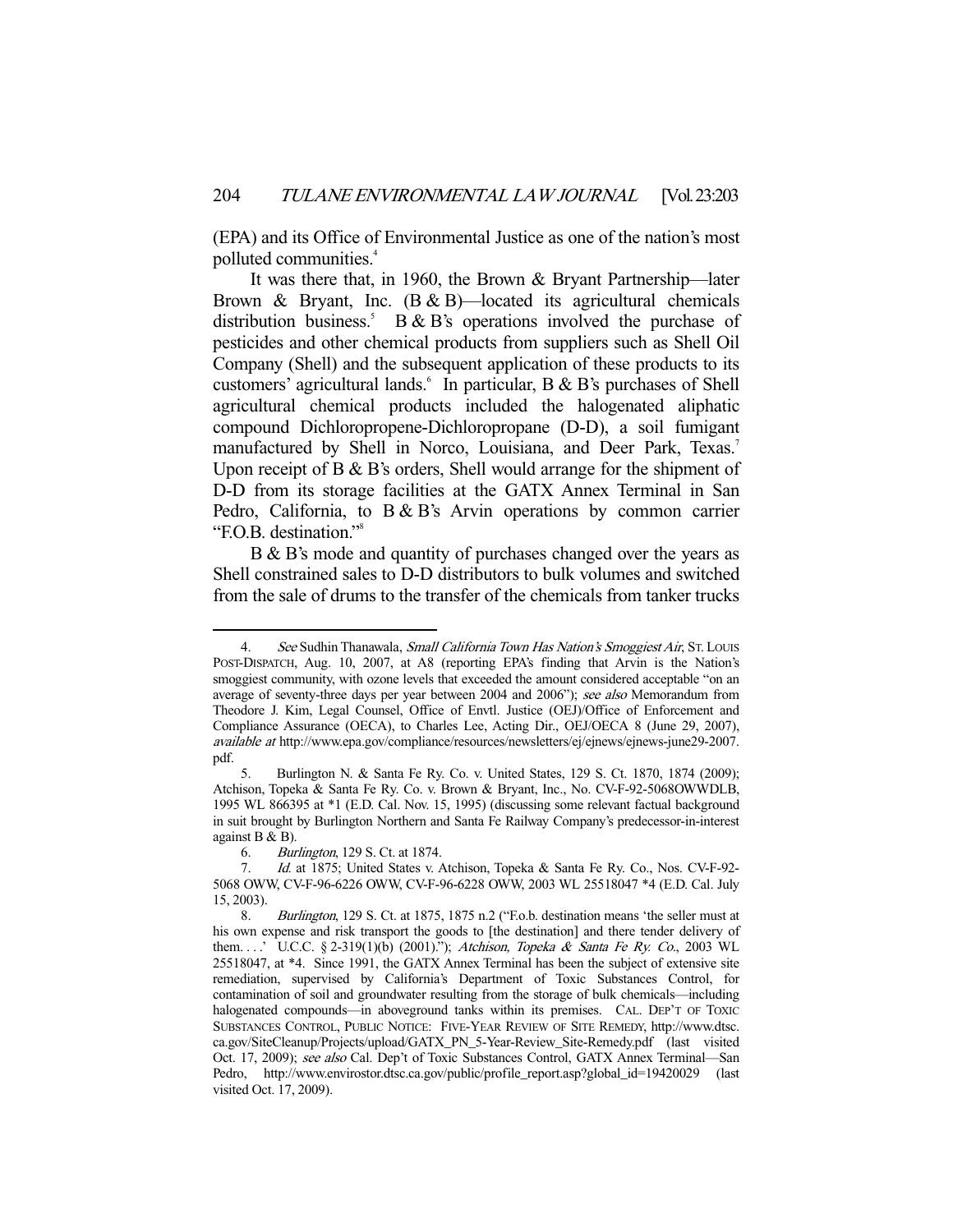onto its distributors' storage tanks.<sup>9</sup> Shell's transformed sales model inevitably led to the spilling of the delivered chemicals as part of each transfer—whether to  $B & B's$  or to Shell's own D-D bulk storage facilities—through hoses connected to the delivery trucks, through gaskets connecting the delivery hoses to the dispensing and receiving tanks, and from buckets used by delivery personnel to gather the spills.<sup>10</sup> To offset the product losses expected as part of the process of delivery and storage, Shell provided its distributors with a monetary allowance.<sup>11</sup>

 After almost twenty-eight years of operations, the California Department of Health Services, California's Department of Toxic Substances Control (DTSC), and the EPA discovered that B & B's operations had produced "significant contamination of soil and groundwater" with hazardous substances that threatened to leach into a supply of potential drinking water.<sup>12</sup> Among these hazardous substances were components of D-D, which is listed as a "hazardous substance" under regulations promulgated pursuant to the Comprehensive Environmental Response, Compensation, and Liability Act (CERCLA or the Act). $^{13}$ 

 Although B & B undertook certain remediation efforts at the site, it soon became insolvent, forcing the DTSC and the EPA to take on cleanup efforts at this member site of the National Priorities List.<sup>14</sup> EPA later issued an administrative order to the defendant railroads as site owners, directing them to perform certain remedial tasks therein.<sup>15</sup> Although the railroads undertook these obligations, they soon brought

<sup>9.</sup> Burlington, 129 S. Ct. at 1875; see also United States v. Burlington N. & Santa Fe Ry. Co., 479 F.3d 1113, 1122 (9th Cir. 2007); Atchison, Topeka & Santa Fe Ry. Co., 2003 WL 25518047, at \*17-18.

 <sup>10.</sup> Burlington, 129 S. Ct. at 1875; Atchison, Topeka & Santa Fe Ry. Co., 2003 WL 25518047, at \*18-26 ("A report on the first wave of inspections that included the B & B Arvin plant and some of Shell's Western Farm Services plants stated: 'This series of inspections found that not one of the customers visited had a totally satisfactory spill containment system.'").

<sup>11.</sup> Atchison, Topeka & Santa Fe Ry. Co., 2003 WL 25518047, at \*22.

<sup>12.</sup> Burlington, 129 S. Ct. at 1875-76; Atchison, Topeka & Santa Fe Ry. Co., 1995 WL 866395, at \*2.

<sup>13.</sup> Atchison, Topeka & Santa Fe Ry. Co., 2003 WL 25518047, at \*9; see 40 C.F.R. § 302.4 app. A (2002); Comprehensive Environmental Response, Compensation, and Liability Act § 101(14)(B), 42 U.S.C. § 9601(14)(B) (2006) ("The term hazardous substance means any element, compound, mixture, solution, or substance designated pursuant to section 9602 of this title."). The EPA has also determined that D-D components 1,3-Dichloropropene and 1,2- Dichloropropane are B2 probable human carcinogens. See Tech. Transfer Network, U.S. EPA, 1,3-Dichloropropene, http://epa.gov/ttn/atw/hlthef/dichl-pe.html (last visited Oct. 18, 2009); Tech. Transfer Network, U.S. EPA, 1,2-Dichloropropane, http://www.epa.gov/airtoxics/hlthef/dipropa.html (last visited Oct. 18, 2009).

 <sup>14.</sup> Burlington, 129 S. Ct. at 1875-76.

 <sup>15.</sup> Id. at 1876.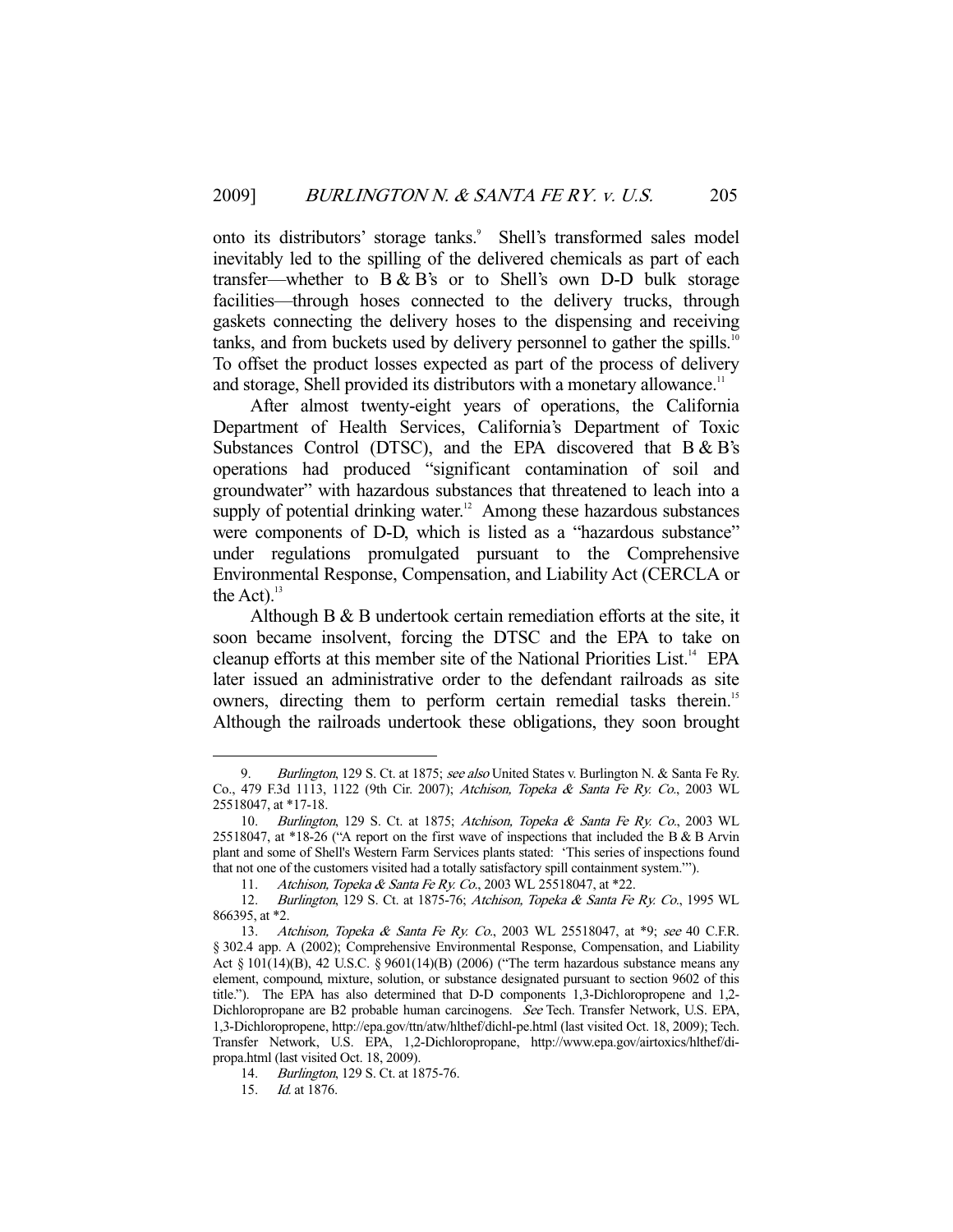suit under CERCLA against B  $\&$  B for the recovery of response costs.<sup>16</sup> That suit was later consolidated with two CERCLA recovery actions instituted by the EPA and the DTSC against Shell and the railroads.<sup>17</sup> After a bench trial, the United States District Court for the Eastern District of California held that "the Railroads and Shell were potentially responsible parties (PRP) under CERCLA," based upon their ownership of a portion of the contaminated site and upon their arrangement for disposal of hazardous substances through their sale and delivery methods, respectively.<sup>18</sup>

 Shell appealed the trial court's judgment to the United States Court of Appeals for the Ninth Circuit.<sup>19</sup> The Ninth Circuit affirmed the lower court's holding that Shell had been properly found liable as a PRP under the theory of "arranger liability," because the disposal of hazardous substances was a known, necessary, and immediate byproduct of its delivery transactions with B  $\&$  B.<sup>20</sup>

 After a denial for a rehearing en banc, Shell filed a petition for writ of certiorari with the United States Supreme Court, seeking review of its designation as a CERCLA PRP that had "arranged for disposal" of hazardous substances.<sup>21</sup> The Supreme Court granted certiorari and *held* that an entity's knowledge that actions constituting disposal under CERCLA will transpire during the delivery of its useful, though hazardous products is not sufficient to impose "arranger liability" absent a showing of specific, purposeful intent to dispose.<sup>22</sup> Burlington Northern & Santa Fe Railway Co. v. United States, 129 S. Ct. 1870, 1880, 1883-84 (2009).

 <sup>16.</sup> Id.

 <sup>17.</sup> Id.

<sup>18.</sup> *Id.* The district court also found that the site contamination constituted a single harm capable of apportionment. The district court apportioned liability based upon percentage of site ownership, duration of possession, and inferences regarding proportion of hazardous requiring remediation. Id.

 <sup>19.</sup> Id. at 1877.

<sup>20.</sup> *Id.* The government filed its own appeal on the issue of apportionment. The court of appeals—while agreeing with the district court that the harm was capable of apportionment reversed its actual apportionment, finding that the record had not established a reasonable basis for the allocation of liability. It thereon held the Railroads and Shell jointly and severally liable for the totality of the government response costs. Id.

<sup>21.</sup> Id. The Court also granted a petition for certiorari to determine whether the court of appeals' imposition of joint and several liability for all government response costs was appropriate in light of the evidence. Id.

<sup>22.</sup> With respect to the apportionment, the Court *held* that apportionment of liability under CERCLA is appropriate—even when a liable party has not requested it at trial—as long as there is some evidence upon which to do so. Id. at 1883-84.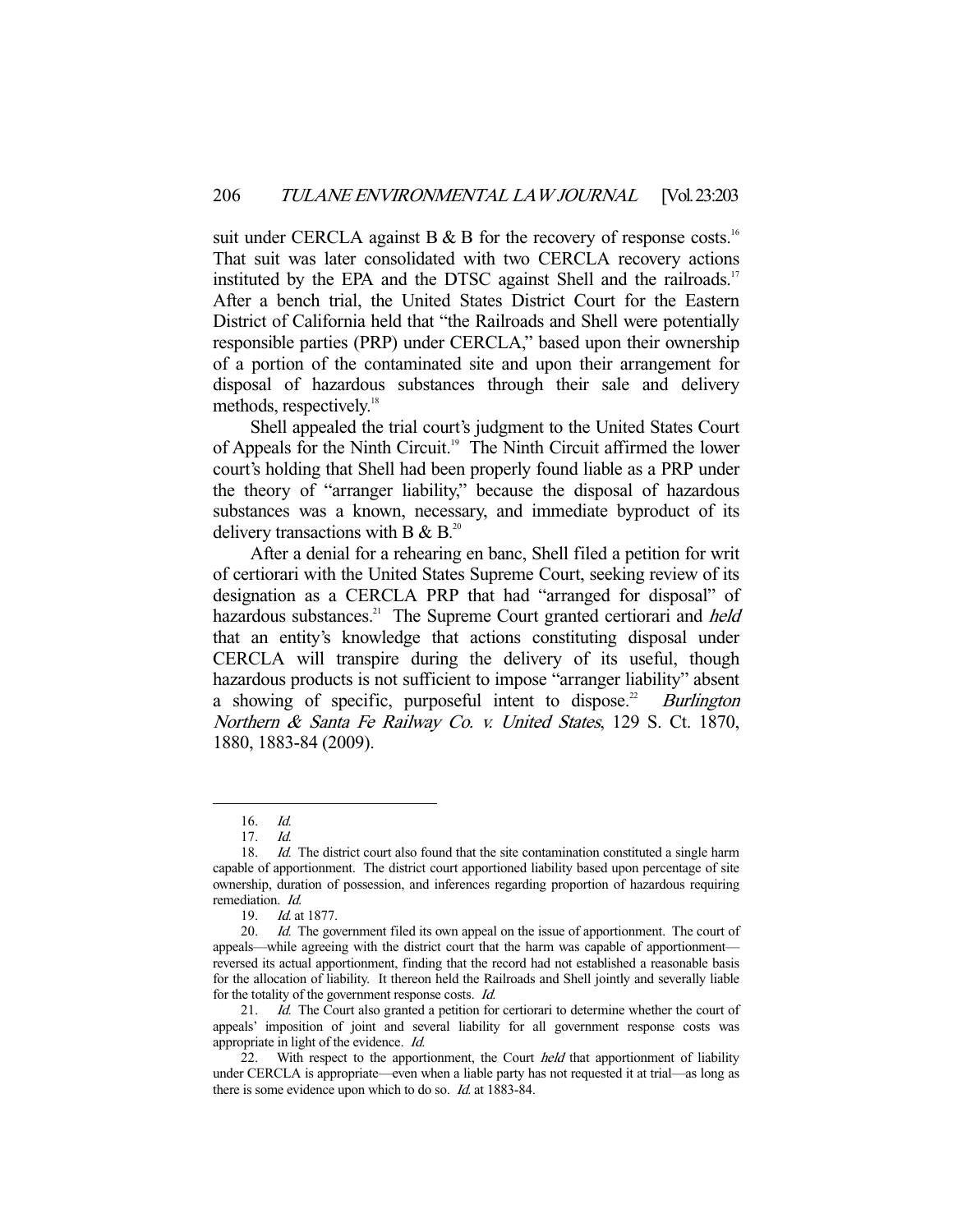## II. BACKGROUND

 CERCLA was enacted in 1980 to address concerns about the serious risks that the release of hazardous substances into the environment represent to human and environmental health.<sup>23</sup> CERCLA confers upon the EPA broad response authority over any actual or threatened releases into the environment of any hazardous substances, pollutants, or contaminants that may present an imminent and substantial danger to the public health or welfare.<sup>24</sup> In the fulfillment of its responsibilities to protect the public health and welfare or the environment, the EPA is authorized to undertake any removal, remedial action, or any other response measures consistent with the National Contingency Plan.<sup>25</sup> The EPA may then seek reimbursement for all or some of the costs incurred by the U.S. government from any PRP.<sup>26</sup>

CERCLA adopts the Clean Water Act's standard of strict liability<sup>27</sup> and broadly delineates four categories of PRPs, or "covered persons," which may be liable for government costs and damages, subject to certain defenses, when a release or a threatened release from a facility leads to the incurrence of response costs.<sup>28</sup> These include: (1) current owners or operators of a contaminated facility, (2) owners or operators of a facility at the time the contamination occurred, (3) transporters, and  $(4)$  arrangers.<sup>29</sup> Arrangers are identified as entities who, by contract, agreement, or otherwise, arranged for the treatment or disposal of a hazardous substance at a facility owned or operated by another, or arranged with a transporter for the transportation of hazardous

 <sup>23.</sup> See United States v. Bestfoods, 524 U.S. 51, 55 (1998) (citing Exxon Corp. v. Hunt, 475 U.S. 355, 358-59 (1986)).

<sup>24. 42</sup> U.S.C. § 9604(a) (2006); see also id. § 9601(14) (defining "hazardous substance"); id. § 9601(22) (defining "release"); id. § 9601(33) (defining "pollutant" or "contaminant").

<sup>25.</sup> *Id.* § 9607; see also id. § 9601(23) (defining "removal"); id. § 9601(24) (defining "remedial action"); id. § 9601(25) (defining "response"); id. § 9605 (describing "National Contingency Plan").

<sup>26.</sup> See id. § 9607(a), (c). Under CERCLA, the amount of government costs for which PRPs may be held liable depends upon factors that include whether the release occurred on land or in U.S. navigable waters as well as upon the type of facility where the release occurred. Id.  $§$  9607(c)(1)(A)-(D). In addition to these costs, PRPs may be held liable for varying amounts of additional damages for any injuries, destruction, or loss of natural resources—including the reasonable costs of assessing these—and for the costs of any health assessment or health effects study carried out under CERCLA authority. See id. §§ 9607(a), 9604(i)(5)(D).

<sup>27.</sup> Id. § 9601(32); see New York v. Shore Realty Corp., 759 F.2d 1032, 1042 (2d Cir. 1985) ("Section 9601(32) provides that 'liability' under CERCLA 'shall be construed to be the standard of liability' under section 311 of the Clean Water Act, 33 U.S.C. § 1321, which courts have held to be strict liability, see, e.g., Steuart Transp. Co. v. Allied Towing Corp., 596 F.2d 609, 613 (4th Cir. 1979), and which Congress understood to impose such liability.").

 <sup>28. 42</sup> U.S.C. § 9607(a)(1)-(4), (b).

<sup>29.</sup> Id. § 9607(a)(1)-(4).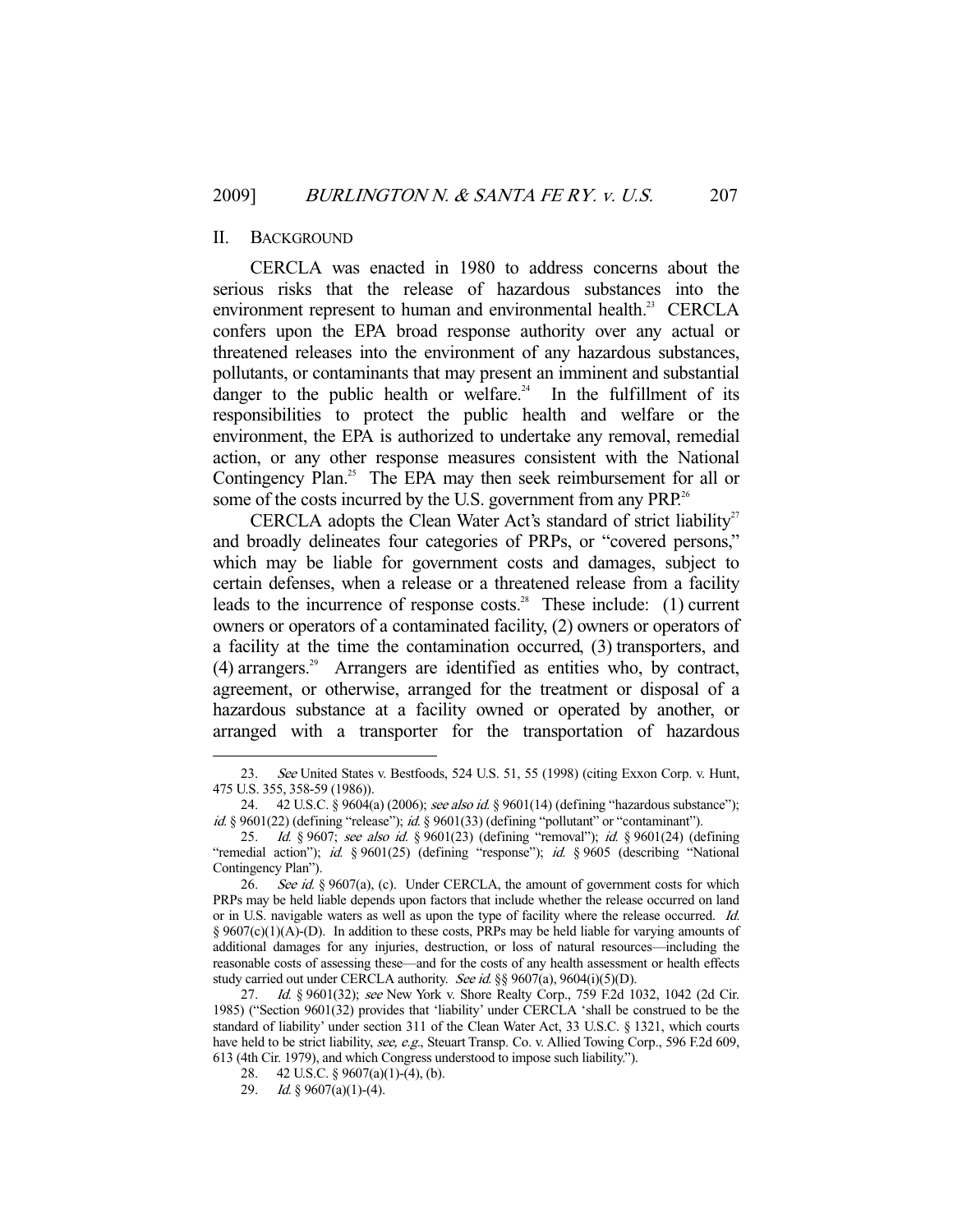substances to such treatment or disposal facility.<sup>30</sup> In addition, CERCLA contemplates a fifth category of potentially liable parties, which includes third parties other than the defendant's employees, agents or entities "whose act or omission occurs in connection with a contractual relationship, existing directly or indirectly, with the defendant."<sup>31</sup>

 CERCLA defines various terms within its liability delineations equally broadly. CERCLA, for instance, defines "facility" to include architectural or engineering structures (for example, buildings, structures, installations, impoundments, wells, and landfills), formations that may be man-made or naturally occurring (for example, pits, ponds, lagoons, or ditches), instrumentalities of commerce (for example, pipelines, motor vehicles, rolling stock, or aircrafts, but not vessels), and "any site or area where a hazardous substance has been deposited, stored, disposed of, or placed, or otherwise come to be located." $32^{\circ}$  The Act also adopts a broad definition of "disposal" that includes discharging, depositing, injecting, dumping, spilling, leaking, or placing any discarded material into land or water so that the material or any of its constituents may enter the environment.<sup>33</sup> The statute, however, does not define the phrases "arranged for" or "arranged with."

 Given the broad terms of the Act, it became the role of the courts to infuse these phrases with meaning and to determine the scope of conduct proscribed by CERCLA's "arranger liability," a process that resulted in wide disparities among the appellate courts. One approach to its interpretation—widely known as the "strict liability approach"—is exemplified in United States v. Aceto Agricultural Chemicals Corp.<sup>34</sup> In Aceto, the United States Court of Appeals for the Eight Circuit relied on a number of sources in interpreting the Act. These included: (1) the expansive "otherwise" language enacted in the Act's section 9607(b)(3) to accompany the statutory liability phrases "arranged for" and "arranged with" (arrangement phrases), (2) CERCLA's broad definition of

<sup>30.</sup> *Id.*  $\sqrt{9607(a)(3)}$ .

 <sup>31.</sup> See id. § 9607(b)(3).

 <sup>32.</sup> Id. § 9601(9).

 <sup>33.</sup> Id. § 9601(29). CERCLA adopts the definition of "disposal" found in section 1004 of the Solid Waste Disposal Act. See also Solid Waste Disposal Act § 1004(3), 42 U.S.C. § 6903(3) (1992) (defining "disposal"); id. § 6903(5) (defining "hazardous waste"); id. § 6903(27) (defining "solid waste").

 <sup>34.</sup> United States v. Aceto Agric. Chem. Corp., 872 F.2d 1373 (8th Cir. 1989); see, e.g., Randy Boyer, Note, Morton International, Inc. v. A.E. Staley Manufacturing Co.: The Third Circuit Establishes a Standard for CERCLA Arranger Liability, 17 TUL. ENVTL. L.J. 201, 205 (2003); David W. Lannetti, "Arranger Liability" Under the Comprehensive Environmental Response, Compensation, and Liability Act (CERCLA): Judicial Retreat from Legislative Intent, 40 WM. & MARY L.REV. 279, 291 (1998).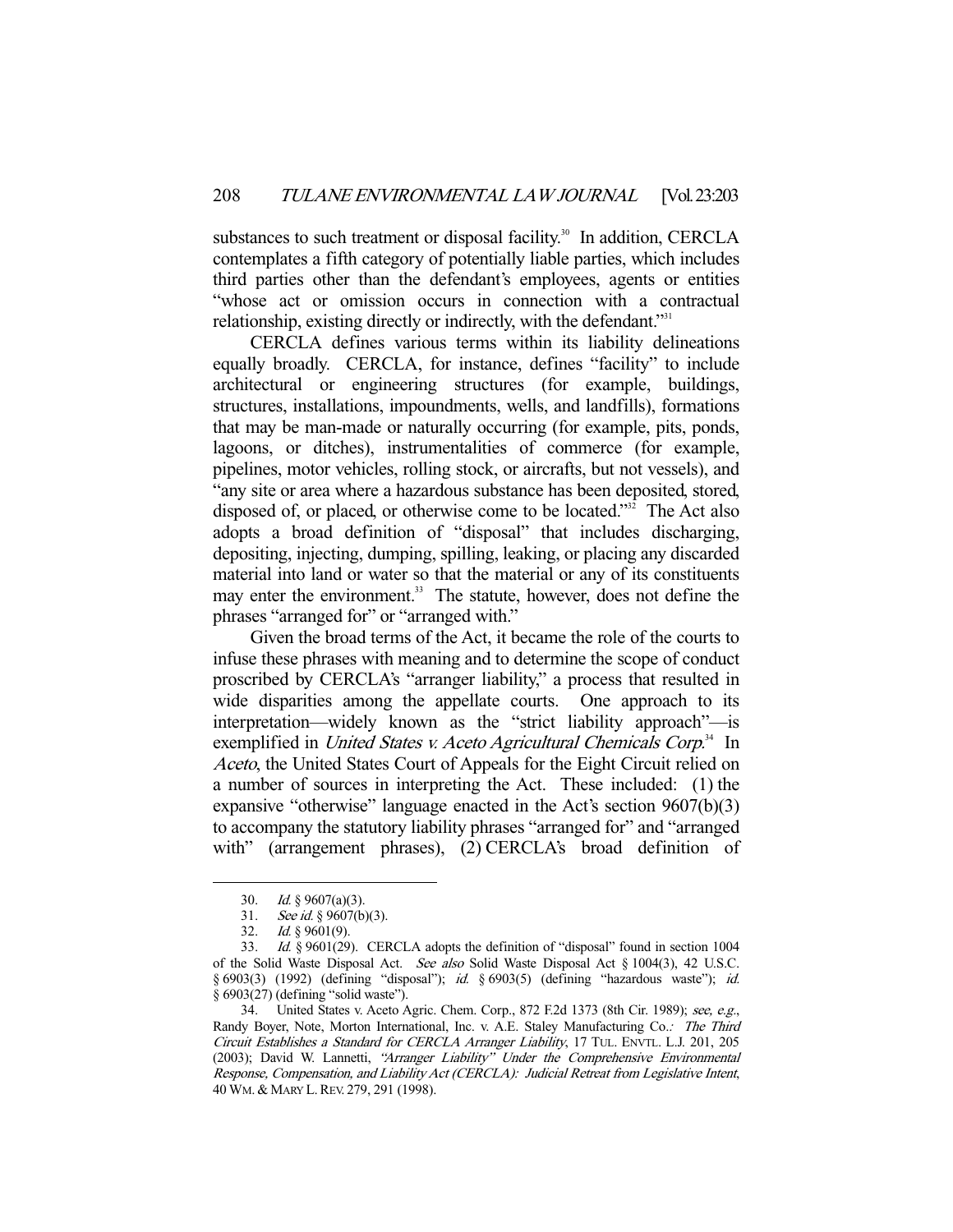"disposal" as enacted in the Act's section 9601(29), (3) existing judicial interpretation, and (4) well-established common law principles as contextualized by CERCLA's environmental concerns and legislative purpose to reach as wide a spectrum of entities and activities as has created the Nation's pervasive hazardous contamination.<sup>35</sup>

 In reviewing CERCLA's concerns and purpose, the Eight Circuit followed the analysis of the congressional logic and intent behind arranger liability articulated by the United States Court of Appeals for the First Circuit in Dedham Water Co. v. Cumberland Farms Dairy, Inc., and by the United States Court of Appeals for the Second Circuit in New *York v. Shore Realty Corp*<sup>36</sup> In particular, the *Aceto* court adopted these circuits' understanding that the broad language of CERCLA's liability provisions was intended to reflect Congress's purpose that causation should play no role in the adjudication of liability and thus to reinforce the congressionally enacted strict liability standard.<sup>37</sup> Given the statute's broadminded language, the Eight Circuit rejected Aceto Agricultural Chemicals' argument that CERCLA's "arranger liability" should be interpreted narrowly and imposed only upon those with specific intent to dispose of a waste product. $38$ 

The court in *Aceto* thereon embraced common law principles compatible with CERCLA's liability scheme as guidelines to its interpretation.<sup>39</sup> In particular, it applied to the facts principles imposing vicarious and direct liability upon an enterprise for the tortious acts of its independent contractors as articulated under the Restatement (Second) of Torts.<sup>40</sup> It thus held that an entity may be liable as an "arranger" where it has chosen to surrender hazardous substances to another, under terms and specifications that it deemed appropriate, but which it knew would inherently result in the "disposal" of the hazardous substances in question, regardless of the entity's avowed specific intent.<sup>41</sup>

 <sup>35.</sup> Aceto, 872 F.2d at 1379-82 (involving EPA's action to recover response costs for the cleanup of a site highly contaminated with a manufacturer's pesticide products, which had been released upon the land by another and therein seeped into groundwater).

 <sup>36.</sup> Id. at 1380; see Dedham Water Co. v. Cumberland Farms Dairy, Inc., 805 F.2d 1074, 1081 (1st Cir. 1986) ("Congress intended that those responsible for problems caused by the disposal of chemical poisons bear the costs and responsibility for remedying the harmful conditions they created."); New York v. Shore Realty Corp., 759 F.2d 1032, 1032 (2d Cir. 1985) ("Congress intended that responsible parties be held strictly liable.").

 <sup>37.</sup> Aceto, 872 F.2d at 1380 n.8 ("The reasons for Congress' preference for 'arranged for' over 'caused or contributed to' are 'not easy to divine,' although elimination of the concept of 'cause' is consistent with the imposition of strict liability." (citations omitted)).

 <sup>38.</sup> Id. at 1380-81.

 <sup>39.</sup> Id. at 1382.

 <sup>40.</sup> Id.

 <sup>41.</sup> Id. at 1384.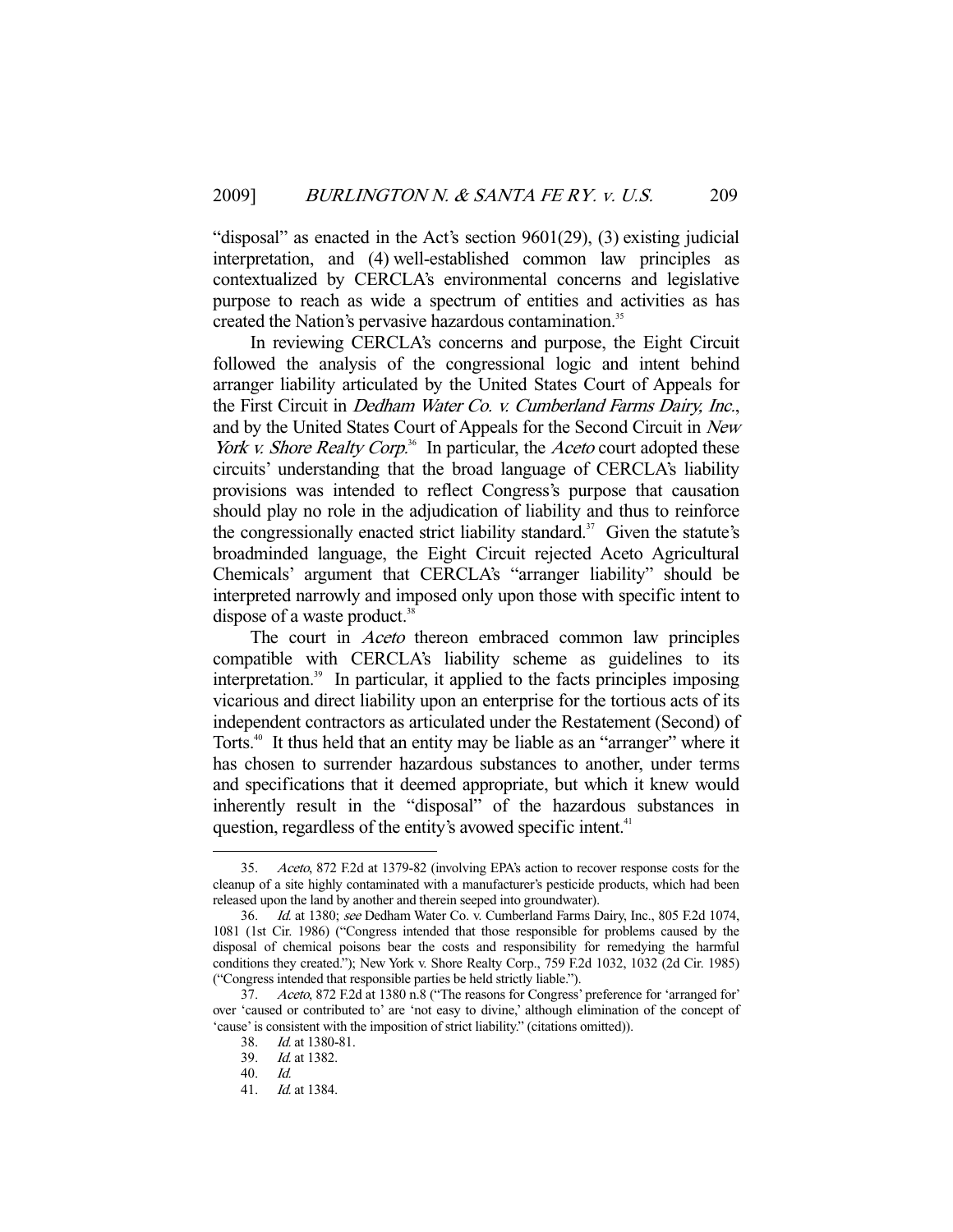The United States Court of Appeals for the Seventh Circuit adopted a more constricting interpretation of arranger liability in Amcast Industrial Corp. v. Detrex Corp.<sup>42</sup> The court's analysis of arranger liability in *Amcast* began much like the analysis in *Aceto*, with a review of the statute's language.<sup>43</sup> The panel's analysis, however, rejected defining the contours of arranger liability around the expansive statutory definition of "disposal," which it acknowledged includes accidental spilling.<sup>44</sup> Instead, the court construed CERCLA's "arrangement" phrases as reflecting a seemingly intentional tone that, in turn, it deemed critical to judicial interpretation.<sup>45</sup> The pitch of this uncovered intent thereon precluded the Amcast court's consideration of the statutory definitions of "disposal" encompassing unintentional, accidental acts because, it believed, only under special circumstances could one arrange for the occurrence of a fortuitous event.<sup>46</sup> The court, however, emphasized that both its requirement of intent and its restriction of the definition of "disposal" were unique to the context of arranger liability.<sup>47</sup>

 As applied by the panel, the uniqueness of this specific intent standard would require the imposition of liability upon a seller for the accidental spillage of a hazardous substance when it delivers the substance to the purchaser, but would preclude liability when the seller contracts away the delivery of the same substance, resulting in a spill under otherwise similar circumstances and for similar reasons.<sup>48</sup> Thus, although the panel recognized that the language of the statute could be construed to impose arranger liability for fortuitous, unintentional events and without the need to make a finding on intent, it did not find itself compelled to do so.<sup>49</sup> Instead, the panel preferred to narrow CERCLA's arranger liability by applying to arrangers common law principles that reject the imposition of strict liability upon transporters of hazardous substances.<sup>50</sup> Yet, these Illinois common law principles are based upon a

<sup>42.</sup> Amcast Indus. Corp. v. Detrex Corp., 2 F.3d 746 (7th Cir. 1993); see Lannetti, supra note 34, at 296 (describing *Amcast's* approach as "narrow"); Beth A. Caretti, Amcast Indus. Corp. v. Detrex Corp.: The Shippers Exception to CERCLA and How It Compares in "Arranging For" Environmental Liability, 41 WAYNE L. REV. 227, 239-40 (1994) (describing Seventh Circuit's approach as restrictive and asserting that the *Amcast* decision renders CERCLA's arranger liability provision meaningless).

 <sup>43.</sup> Amcast, 2 F.3d at 751.

 <sup>44.</sup> Id.

 <sup>45.</sup> Id.

 <sup>46.</sup> Id.

 <sup>47.</sup> Id.

 <sup>48.</sup> Id. at 750-51.

 <sup>49.</sup> Id.

 <sup>50.</sup> Id. at 751 (citing Ind. Harbor Belt R.R. v. Am. Cyanamid Co., 916 F.2d 1174, 1180- 81 (7th Cir. 1990).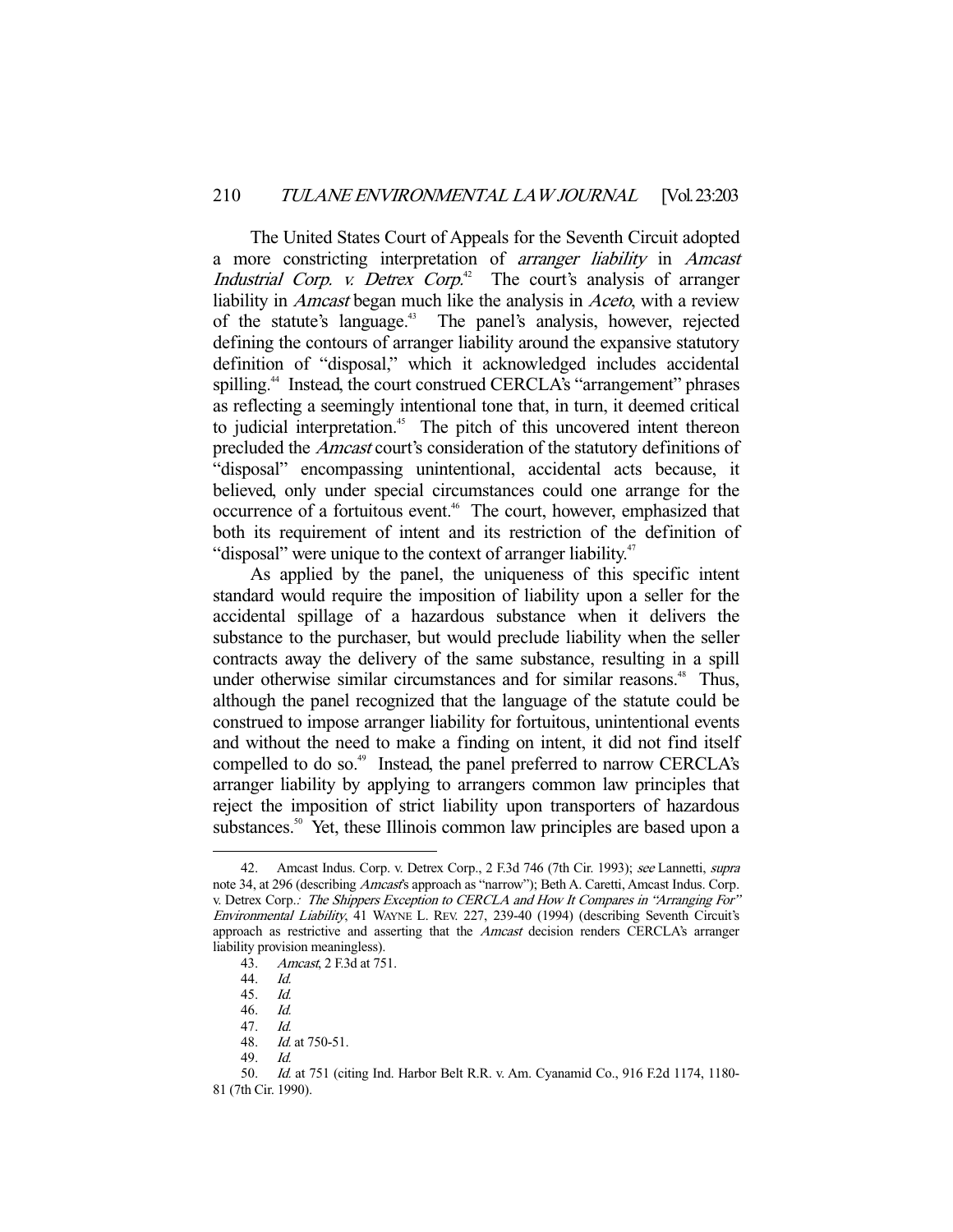theory of strict liability that focuses not upon the hazardousness of the substance but upon that of activities, and are therefore irrelevant to, and incompatible with, CERCLA's focus on hazardous substances.<sup>51</sup>

 Other courts, however, refused to adopt either the strict liability standard in *Aceto* or the specific intent approach in *Amcast*, choosing instead to adopt alternative approaches such as the United States Court of Appeals for the Eleventh Circuit's "totality of the circumstances" test.<sup>52</sup> Yet even while numerous courts adopted this approach,<sup>53</sup> additional disparities among the appellate courts arose when courts used a combination of the "totality of the circumstances" approach and either the Amcast or Aceto approach.<sup>54</sup> The Ninth Circuit, for example, had until recently considered intent to dispose determinative, but not necessary to the imposition of arranger liability.<sup>55</sup> Courts within this circuit had favored the scrutiny of factors including actual or presumed knowledge, control, and the inherent nature of leaks, spills, or other forms of disposal to the parties' transactions.<sup>56</sup>

-

 53. See, e.g., Concrete Sales & Servs., Inc. v. Blue Bird Body Co., 211 F.3d 1333, 1336- 37 (11th Cir. 2000); United States v. Mountain Metal Co., 137 F. Supp. 2d 1267, 1274-75 (N.D. Ala. 2001); Mathews v. Dow Chem. Co., 947 F. Supp. 1517, 1525 (D. Colo. 1996).

<sup>51.</sup> See Ind. Harbor Belt R.R., 916 F.2d at 1181 ("[U]ltrahazardousness or abnormal dangerousness is, in the contemplation of the [common] law at least, a property not of substances, but of activities.").

 <sup>52.</sup> See S. Fla. Water Mgmt. Dist. v. Montalvo, 84 F.3d 402, 406-07 (11th Cir. 1996) (holding that arranger liability should be determined by weighing pertinent but nondeterminative factors that include ownership; nature of substance; articulated nature of transaction transferring substance's possession; knowledge of facts surrounding substance's disposal; and party's involvement, authority, or control over the disposal decision); Fla. Power & Light Co. v. Allis Chalmers Corp., 893 F.2d 1313, 1318 (11th Cir. 1990) (rejecting a per se rule that only those who make the critical decisions on the methods, timing, and location of disposal of a hazardous substance may be held liable as arrangers in favor of a scrutinizing analysis of the facts underlying the parties' roles in the relevant transactions).

 <sup>54.</sup> See, e.g., Morton Int'l, Inc. v. A.E. Staley Mfg., Co., 343 F.3d 669, 676-77 (3d Cir. 2003) (finding that Congress intended "arranger liability" to be broadly construed and adopting South Florida Water Management District's fact-sensitive, multifactor analysis, while primordial importance to actual or constructive knowledge that environmentally harmful spillage was inherent to a transaction); United States v. Cello-Foil Prod., Inc., 100 F.3d 1227 (6th Cir. 1996) (concluding that CERCLA's statutory language on "arranger liability" compelled a finding of intent to arrange as a predicate to determining status as a PRP, but requiring an evaluation of a "totality of the circumstances" that would allow intent to be inferred from indirect or circumstantial evidence).

 <sup>55.</sup> United States v. Burlington N. & Santa Fe Ry. Co., 520 F.3d 918, 948-49 (9th Cir.), rev'd, 129 S. Ct. 1870 (2009); cf. Carson Harbor Vill., Ltd. v. Unocal Corp., 270 F.3d 863, 881 (9th Cir. 2001) ("[H]ad Congress intended 'disposal' to include only releases directly caused by affirmative human conduct, then it would make no sense to establish a strict liability scheme . . . .").

<sup>56.</sup> See, e.g., Burlington N. & Santa Fe Ry. Co., 520 F.3d at 950, 952; United States v. Shell Oil Co., 294 F.3d 1045 (9th Cir. 2002) (adopting test proposed by defendant oil companies that considered nature of the transaction, retained ownership or control over the hazardous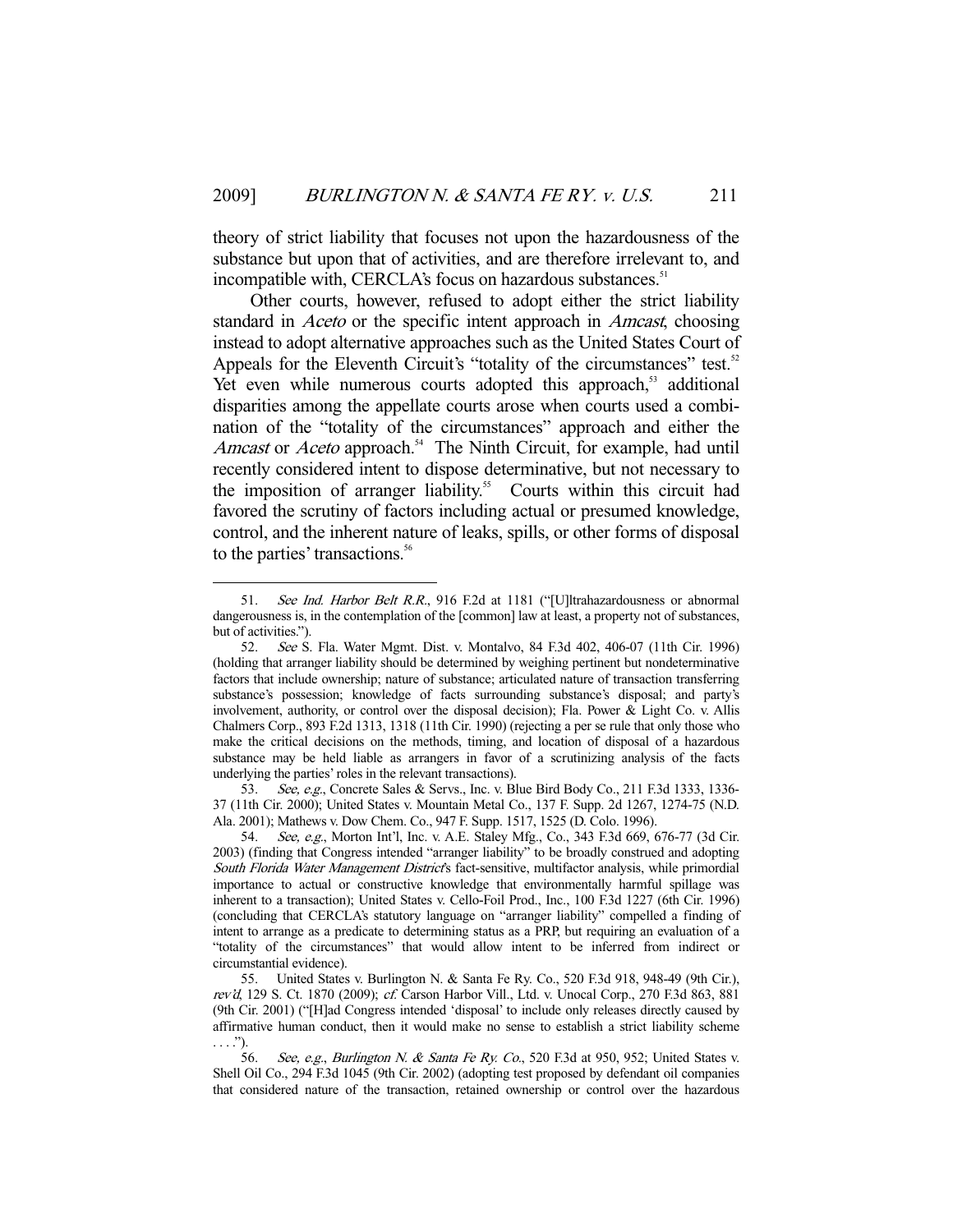Like other appellate courts, the Ninth Circuit assumed as the starting point of its statutory construction of CERCLA's arranger liability the idea that the role of judicial interpretation is to effect the provisions of lawful legislative enactments.57 In particular, the Ninth Circuit arrived at its interpretation through a series of nuanced analyses of CERCLA's statutory language and structure and of the congressional intent as gleaned from the statute itself to ensure that its interpretation did not create internal inconsistencies.<sup>58</sup> For instance, in Jones-Hamilton Co. v. Beazer Materials  $\&$  Services, the court approached statutory construction by reference to enacted statutory definitions.<sup>59</sup> In their absence, the court then addressed the meaning of the "arrangement" phrases by reference to the context within which Congress placed them. $60$  It thereon concluded that the statutory language envisioned the imposition of arranger liability upon an entity that transferred possession of hazardous substances to another as part of a transaction that contemplated the spillage of the substances, even if spillage or disposal was the not the driving purpose of the transaction.<sup>61</sup>

Similarly, in *Catellus Development Corp. v. United States*, the Ninth Circuit relied for its interpretation upon statutory definitions, the larger liability scheme, and its understanding of the Act's underlying policies.<sup>62</sup> The court recognized that, under certain circumstances, a determination that disposal of a hazardous substance has transpired may require a finding of affirmative action.<sup>63</sup> The court, however, refused to hold that

58. See, e.g., Pakootas, 452 F.3d at 1081; Jones-Hamilton, 973 F.2d at 694-95; cf. Carson Harbor Vill., 270 F.3d at 878-79 (concluding that given the inclusion of unintentional processes such as leaking within CERCLA's statutory definition of "disposal," liability under CERCLA was neither limited nor premised upon a party's intent to dispose).

59. Jones-Hamilton, 973 F.2d at 694-95.

60. Id.

substance, and how inherent the generation of waste was to the transfer of virgin materials); Jones-Hamilton Co. v. Beazer Materials & Serv., 973 F.2d 688, 695 (9th Cir. 1992) (emphasizing retained ownership and contractual provision offsetting spillage losses).

 <sup>57.</sup> See, e.g., Pakootas v. Teck Cominco Metals, Ltd., 452 F.3d 1066, 1081 (9th Cir. 2006); Cadillac Fairview/Cal., Inc. v. United States, 41 F.3d 562, 565 n.4 (9th Cir. 1994); United States v. Aceto Agric. Chem. Corp., 872 F.2d 1373, 1380 (8th Cir. 1989); United States v. Waste Indus., Inc., 734 F.2d 159, 165 (4th Cir. 1984) ("Congress expressly intended that ["disposal language"] and other language of the Act close loopholes in environmental protection. Limiting the government's enforcement prerogatives to cases involving active human conduct would open a gaping hole in the overall protection of the environment envisioned by Congress, a protection designed to be responsive to unpredictable [sic] occurrences." (citations omitted)).

 <sup>61.</sup> Id. at 695; see also United States v. Burlington N. & Santa Fe Ry. Co., 502 F.3d 781, 808 (9th Cir. 2007) (holding that CERCLA's language along with its liability structure contemplated the imposition of arranger liability for the unintentional disposal of a hazardous substances inherent to commercial transactions), rev'd, 129 S. Ct. 1870 (2009).

 <sup>62.</sup> Catellus Dev. Corp. v. United States, 34 F.3d 748 (9th Cir. 1994).

 <sup>63.</sup> Id. at 750.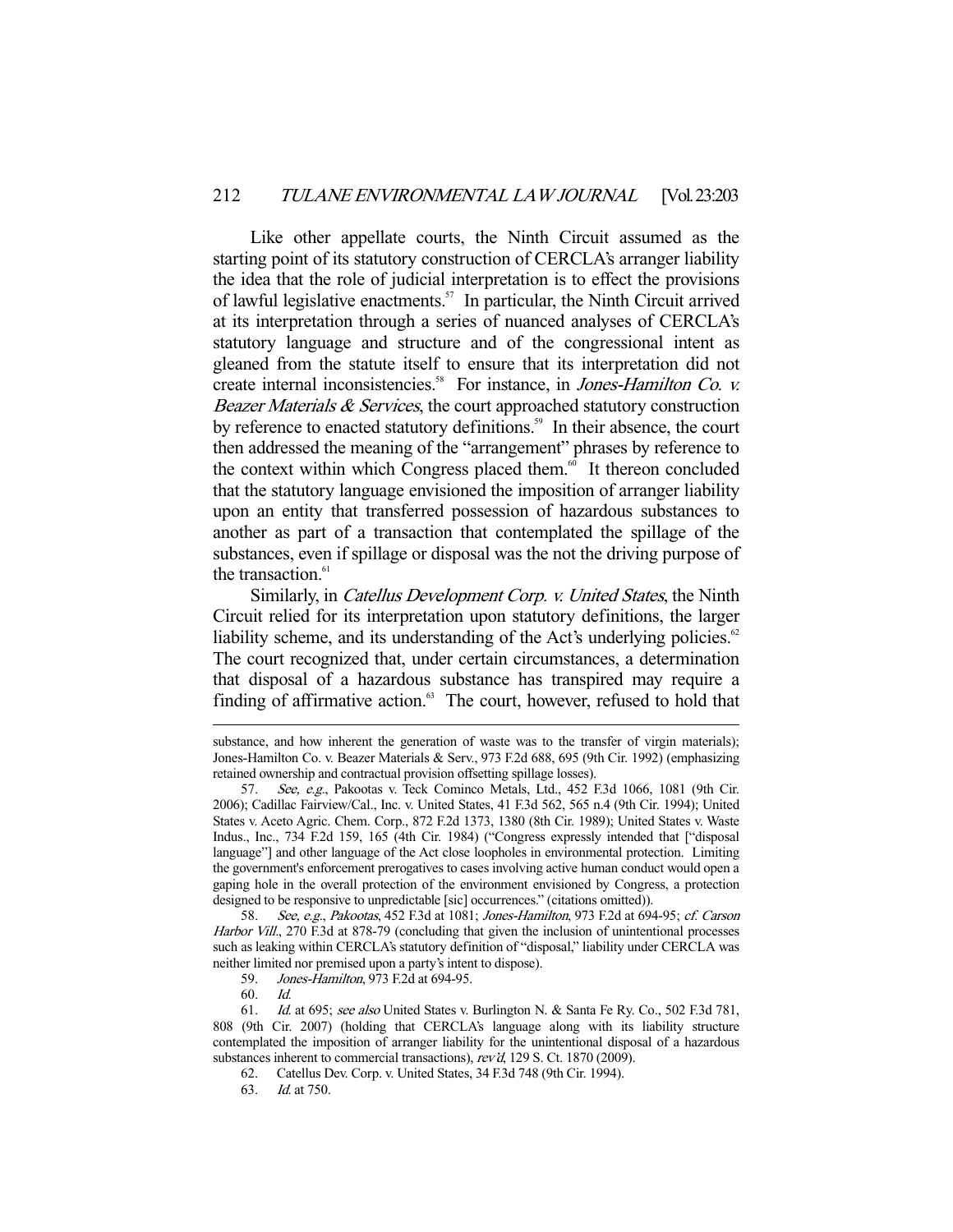such finding must be predicated upon a party's continued control or ownership, because that "would allow defendants to simply 'close their eyes' to the method of disposal of their hazardous substances, a result contrary to the policies underlying CERCLA."64

# III. THE SUPREME COURT'S DECISION

 In the noted case, the Supreme Court began its analysis of CERCLA's arranger liability provision and the permissibility of its imposition upon Shell by contextualizing its scrutiny within a spectrum of opposites.65 On one end of the Court's articulated spectrum, CERCLA's statutory language plainly imposes liability upon any entity entering a commercial transaction for the sole purpose of discarding a hazardous substance that, after its useful life, has been rendered a waste.<sup>66</sup> At the other end, CERCLA's arranger liability does not reach an entity based upon its sale of a new and useful, though hazardous, substance that, without the seller's knowledge, the purchaser disposes of at a later unspecified time by means that allow the substance to enter and contaminate the environment. $67$  As the Court contemplated the myriad factual permutations of arrangements arising between these delineated possibilities, it rejected without explanation reliance upon congressional intent as an interpretative aid, suggesting that CERCLA sets boundaries far narrower, and thus compels results far different than what Congress believed it had drafted.<sup>68</sup>

 Having excluded congressional intent as a tool of statutory construction, the Court relied upon selected passages from Merriam-Webster's Collegiate Dictionary to articulate an authoritative interpretation of CERCLA's "arranged for" phrase that requires intentional, purposeful action to dispose of a substance, thus adopting the Seventh Circuit's intonations of specific intent rationale in Amcast Industrial  $Corp$ <sup>69</sup> The Court's fact-intensive analysis then emphasized that the spills of D-D occurred after the common carrier arrived at B & B's premises to deliver useful and unused products, F.O.B. destination, and that Shell, while indisputably aware that the spills were inherent to the delivery of its products, took steps to encourage others to reduce their

 <sup>64.</sup> Id. at 752 (citations omitted).

 <sup>65.</sup> Burlington, 129 S. Ct. at 1878.

 <sup>66.</sup> Id.

 <sup>67.</sup> Id. (citing Freeman v. Glaxo Wellcome, Inc., 189 F.3d 160, 164 (2d Cir. 1999); Fla. Power & Light Co. v. Allis Chalmers Corp., 893 F.2d 1313, 1318 (11th Cir. 1990)).

 <sup>68.</sup> Id. at 1879.

 <sup>69.</sup> Id.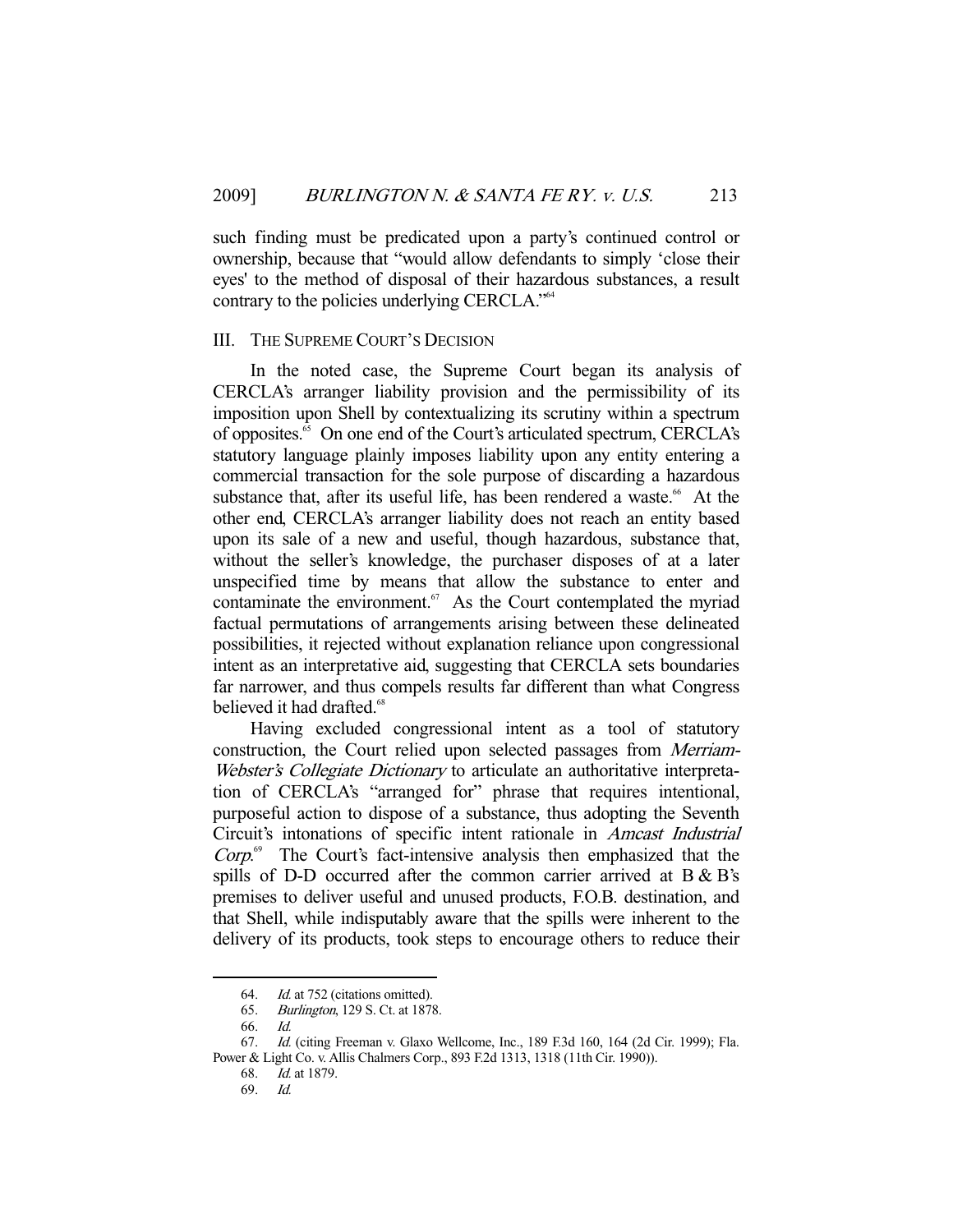incidence.<sup>70</sup> Applying a specific, purposeful intent approach to these facts, the Supreme Court concluded that the imposition of arranger liability on Shell based upon Shell's knowledge and control of the terms and conditions of transportation and delivery would be impermissible absent specific, purposeful intent to dispose. $\frac{7}{1}$ 

 Justice Ginsburg's dissenting opinion placed particular attention on the intransitive, passive voice acts and occurrences explicitly incorporated in the Act's definition of "disposal."<sup>22</sup> Given the validation of this enacted statutory language, the dissent's construction of arranger liability and its scope was not confined by extraneous sources to purposeful actions or perverse motives. This allowed the dissent to concentrate instead on Shell's temporal ownership, knowledge, and control over the hazardous substance.<sup>73</sup> Of particular note to the dissent was Shell's exclusive discretion over the means and methods employed in the packaging, delivery, transfer, and storage of its products, its exclusive control over the specifications of delivery, and its knowledge of the inherently and immediately detrimental effects that the exercise of its exclusive discretion had on the sound distribution of its hazardous products and on the soils and water supplies of Arvin, California.<sup>74</sup> Based on its fact-specific evaluation, the dissent found sufficient grounds to uphold the imposition of arranger liability upon Shell and thus to place on Shell, rather than upon the taxpayers, the costs of remediation.<sup>75</sup>

## IV. ANALYSIS

 Given the Supreme Court's ruling in the noted case, the only discernible potentially liable parties under a theory of arranger liability appear to be entities who enter into commercial transactions with the specific intent to discard hazardous substances. This reconstruction of CERCLA's strict arranger liability into an intentional environmental torts scheme is intriguing as much for what it relies on as for what it does not.

 In its formulation of statutory meaning, the Supreme Court considered the issue of arranger liability in light of what it identified as an implication, or possible significance, embodied in the word "arrange" as defined by Merriam-Webster's Collegiate Dictionary and first adopted

<sup>70.</sup> *Id.* at 1880.

 <sup>71.</sup> Id.

<sup>72.</sup> *Id.* at 1884-85 n.1 (Ginsburg, J., dissenting).

 <sup>73.</sup> Id. at 1885.

<sup>74.</sup> See id.<br>75. Id.

 <sup>75.</sup> Id.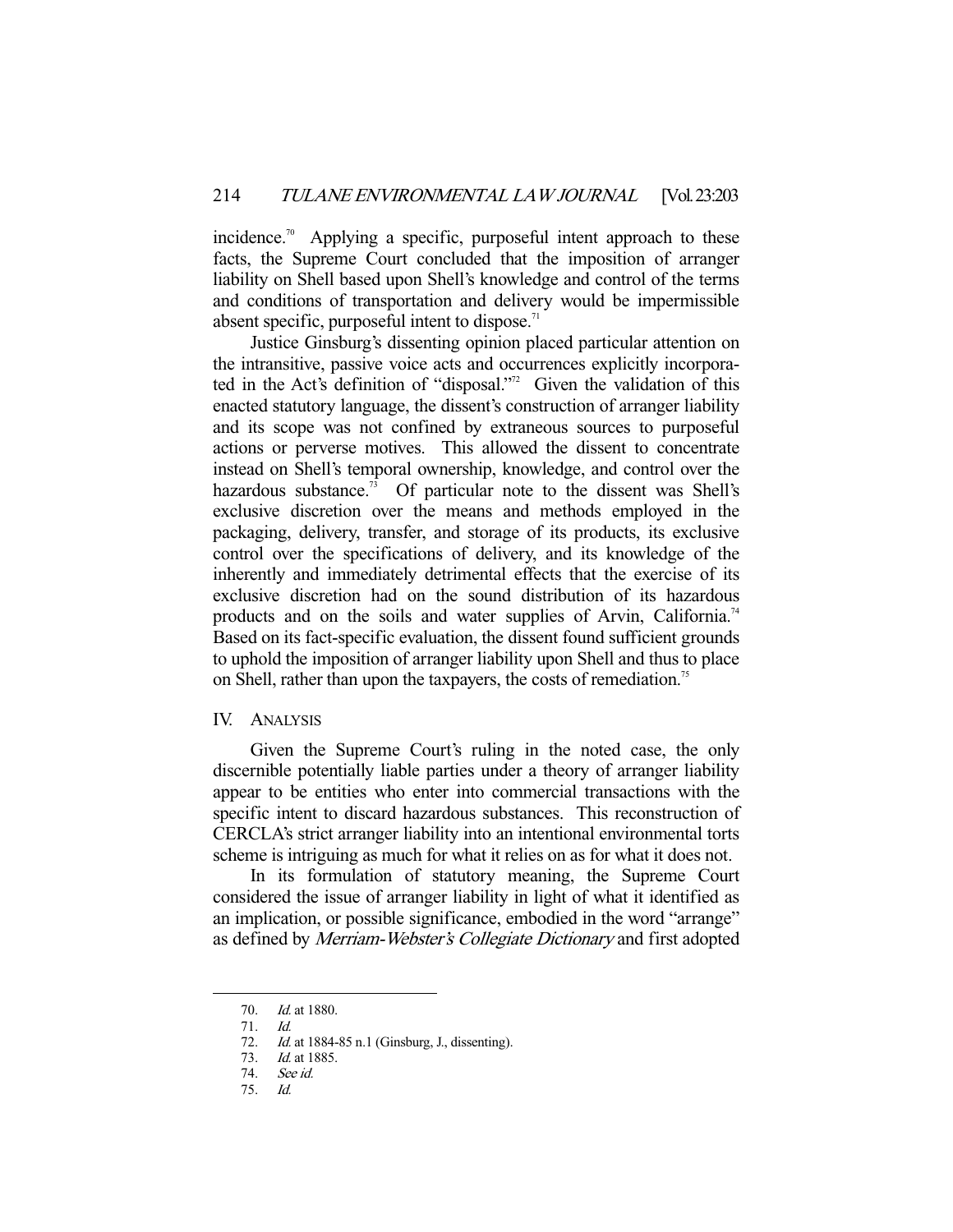by the Seventh Circuit in  $Ameast^{76}$  Among the dictionary possibilities, the Court selected those that it believed suggested a connection between specific, purposeful intent and actions that "bring about" desired results.<sup>77</sup> Assuming the imperative of adopting this definitional possibility, the Supreme Court—like the Amcast panel—rejected an interpretation of arranger liability that could reach those passive, intransitive, and even accidental events included in the enacted definition of disposal.78

 In its "fact intensive and case specific" analysis, the Court emphasized that the hazardous substances had been shipped "F.O.B. destination" and that the leaks and spills occurred in Arvin during the transfer of the hazardous substances from the tanks of Shell's selected common carrier into those of its distributor.<sup>79</sup> The Court's analysis also considered Shell's knowledge of the spills and the steps Shell undertook to reduce the likelihood of future spills.<sup>80</sup> The Court concluded that Shell's mere knowledge did not render it an arranger, because it did not enter into these commercial transactions with the specific intent that at least a portion of the hazardous substance would be disposed of during the transfer process.<sup>81</sup>

 The majority's succinct opinion, however, did not address various intriguing aspects of its adopted approach and factual analysis. For instance, in relying upon the Seventh Circuit's *Amcast* approach, the Supreme Court effectively relied upon one state's common law reluctance to impose strict liability upon transporters of hazardous substances. Yet, this principle is not universally followed and was as unequivocally irreconcilable with CERCLA's congressionally enacted strict liability regime in 1980 as it was in 1996 when Amcast was decided, and as it remains today.<sup>82</sup> The adoption of this unexplained

<sup>76.</sup> See id. at 1879 ("[T]he word 'arrange' implies action directed to a specific purpose." (citing MERRIAM-WEBSTER'S COLLEGIATE DICTIONARY 64 (10th ed. 1993)); Amcast Indus. Corp. v. Detrex Corp., 2 F.3d 746, 751 (7th Cir. 1993)); see also MERRIAM-WEBSTER ONLINE DICTIONARY (2009), http://www.merriam-webster.com/dictionary/implication (defining an "implication" as a "possible significance").

<sup>77.</sup> See Burlington, 129 S. Ct. at 1879.

<sup>78.</sup> *Id.* at 1879-80.<br>79. *Id.* at 1880.

*Id.* at 1880.

 <sup>80.</sup> Id.

 <sup>81.</sup> Id.

<sup>82.</sup> See, e.g., Nat'l Steel Serv. Ctr. v. Gibbons, 693 F.2d 817, 818-19 (8th Cir. 1982) ("We note, however, that we are committed to a broader application of the strict liability doctrine of Rylands v. Fletcher than is reflected in the Restatement. We do not limit it to 'ultrahazardous activity."" (citation omitted)); see also 2 DAN B. DOBBS, THE LAW OF TORTS 951 (2001) ("As first understood, strict liability could attach to those who introduce something onto the land that had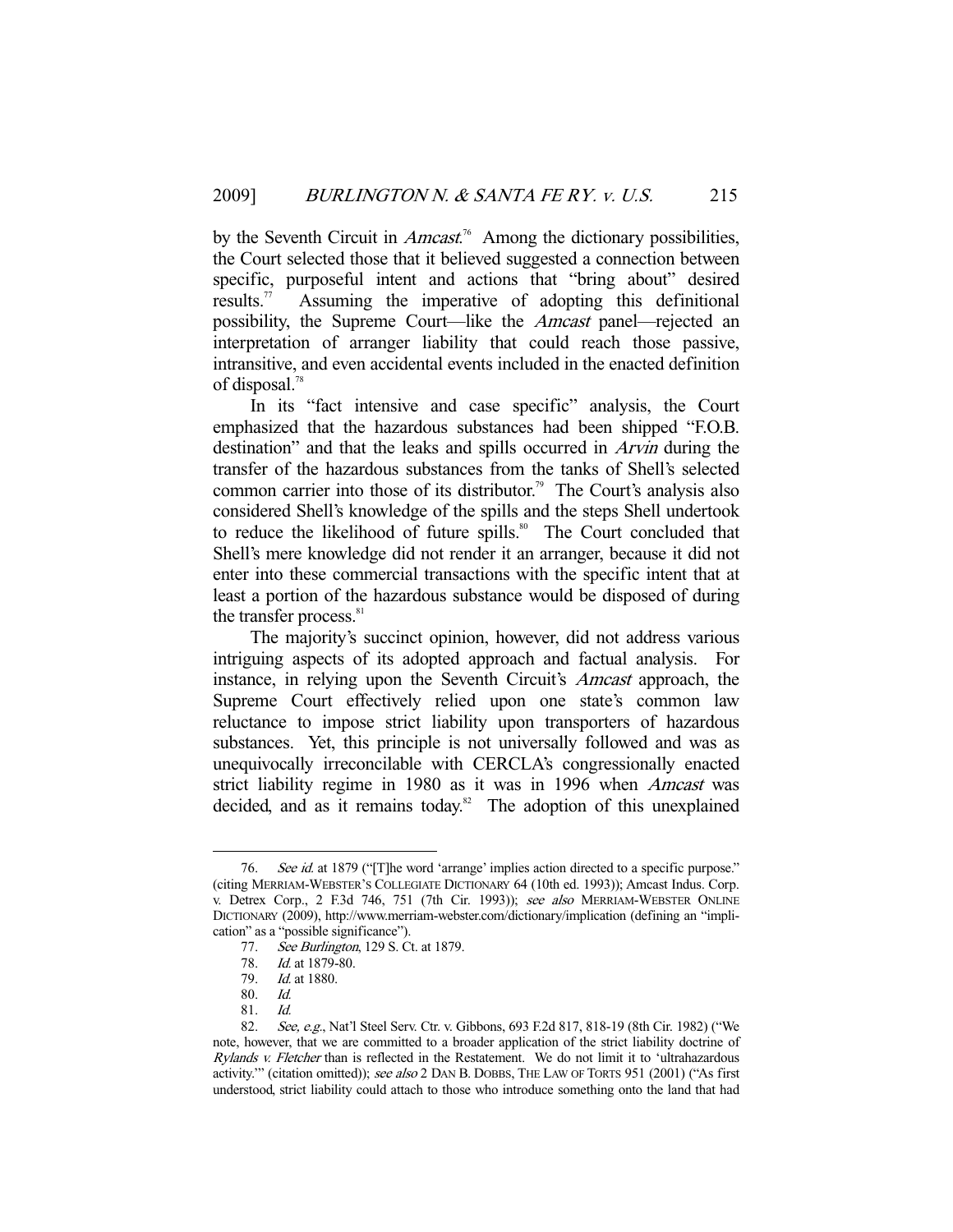extrapolation of principles incongruous with the Act is rendered additionally noteworthy by the majority's silence regarding the Amcast panel's recognition that, notwithstanding its preferred and adopted approach, CERCLA's language does permit the imposition of strict liability upon shippers for accidental spillage. In leaving these issues unaddressed, not only does the opinion generate an amended standard of liability for arrangers, but it is also likely to generate a systemic overhaul of liability for all CERCLA PRPs.

 The Court's reliance on the United States Court of Appeals for the Sixth Circuit's United States v. Cello-Foil Products, Inc. is only slightly less intriguing.<sup>83</sup> Although *Cello-Foil Products, Inc.* certainly supports the incorporation of state of mind into the determination of an entity's "arranger" status, the Sixth Circuit therein held that the defendant need not be in control of the process leading to the release of a hazardous substance at the time of disposal for arranger liability to attach.<sup>84</sup> It also held that because an actor may be assumed to intend the natural consequences of its acts, the intent to dispose of unused hazardous substances could be presumed from circumstantial evidence, such as what actually happened.<sup>85</sup> Yet, in the noted case, the Court rejected this "oldest rule of evidence" and thus the possibility of holding the defendant responsible for the consequences known likely to follow as if it had intended to achieve them.<sup>86</sup>

 With respect to its factual analysis, there are at least two interrelated aspects of the Court's decision that create a significant uncertainty regarding the noted case's true impact upon a future trial court's "factintensive and case-specific" determinations. The initial and fundamental source of this uncertainty lies in the Court's unexplained emphasis upon what the dissent dubbed a "shipper-fixable specification" of delivery, i.e., the "F.O.B. destination," as such term was defined by Uniform Commercial Code's (U.C.C.) repealed section 2-319(1)(b).<sup>87</sup> As reflected by the Legislative Notes to the Uniform Commercial Code currently in

not been naturally found therein and that later inflicted a foreseeable harm upon another." (citing Rylands v. Fletcher, (1868) 3 L.R. 330 (H.L.) (U.K.))).

<sup>83.</sup> See Burlington, 129 S. Ct. at 1879.<br>84. United States v. Cello-Foil Prod. In

 <sup>84.</sup> United States v.Cello-Foil Prod., Inc., 100 F.3d 1227, 1232-33 (6th Cir. 1996).

 <sup>85.</sup> Id. at 1233.

 <sup>86.</sup> See Giles v. California, 128 S. Ct. 2678, 2698 (2008) (Breyer, J., with Stevens, J., and Kennedy, J., dissenting) ("[P]erhaps the oldest rule of evidence—that a man is presumed to intend the natural and probable consequences of his acts—is based on the common law's preference for objectively measurable data over subjective statements of opinion and intent." (quoting United States v. Falstaff Brewing Corp., 410 U.S. 526, 570 n.22 (1973) (Marshall, J., concurring in result))).

<sup>87.</sup> See Burlington, 129 S. Ct. at 1875 n.2; id. at 1885 n.2 (Ginsburg, J., dissenting).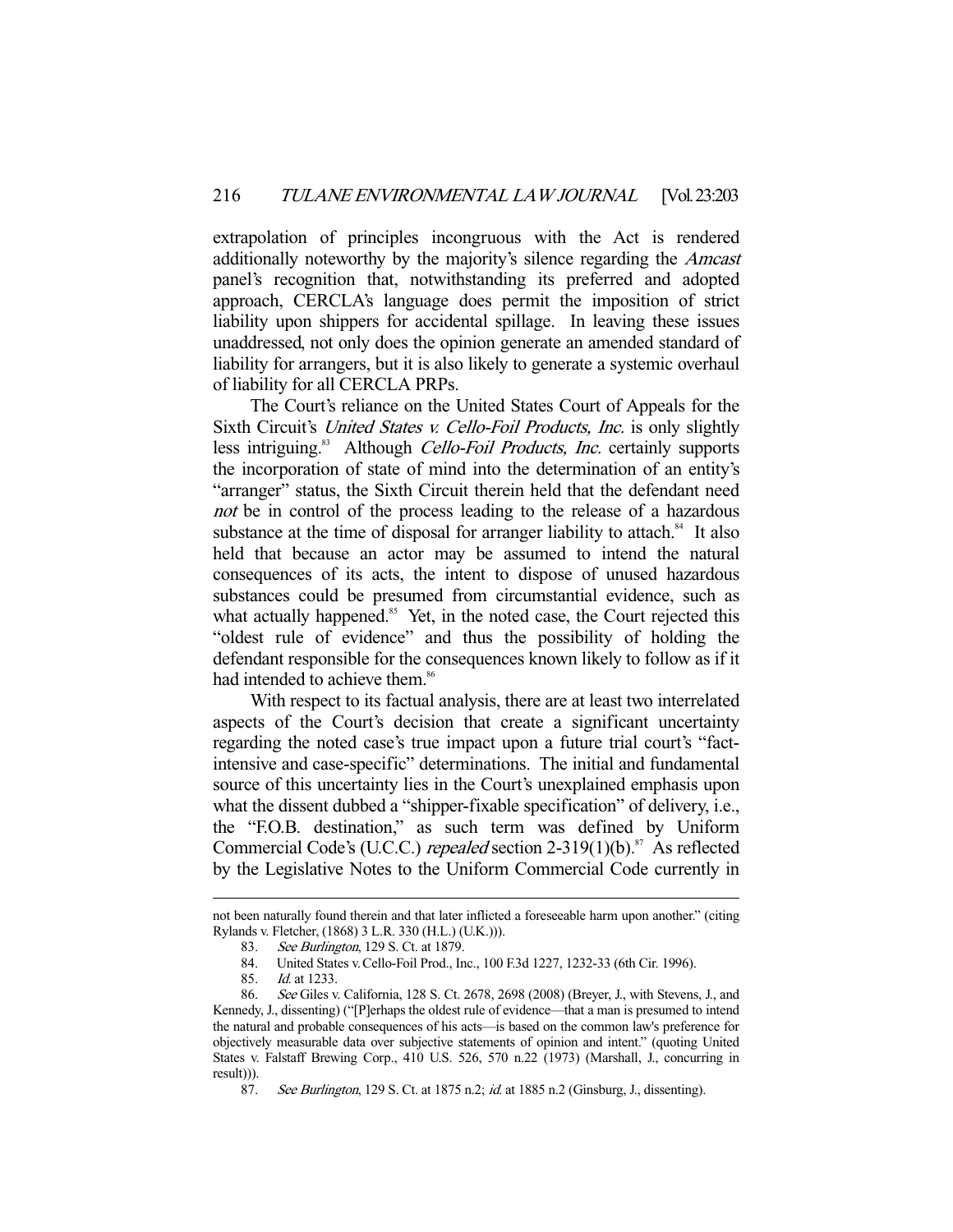effect, as well as in effect at the time of oral arguments, the Code has eliminated section 2-319 because of its inconsistency with modern commercial practices.<sup>88</sup> The alternative approach advanced by the Official Comments to the section's repeal provides that the shipping terms such as "F.O.B." must be interpreted in light of any agreements, course of performance, or dealings between the parties.<sup>89</sup> The majority's failure to articulate the weight of dissuasion that this repealed section had upon its determina-tion, if any, and the extent to which the Court felt itself compelled to apply it because the transaction transpired before its repeal, calls into question the precedential value of the Court's opinion.

 A related and compounding source of uncertainty arises from the absence of any discussion of the trial court's findings regarding testimony by Shell's William Haverland. Mr. Haverland stated that "there was a monetary allowance to B & B for product Shell expected to be lost in the process of delivery and storage" and that Shell's own bulk D-D storage facilities, "which had to operate as profit centers, . . . did not comply with safety and environmental requirements."<sup>90</sup> While this silence could be construed as an indication that these admissions were irrelevant to the Court's decision, the lack of discussion leaves unresolved whether their irrelevance stems from the Court's application of the repealed U.C.C. provision, from the Court's independent judgment that Shell's own conduct under similar circumstances is irrelevant, or from the Court's conclusion that Shell's spillage allowance did not entail an assumption of the risk of loss of the spilled but still unused, hazardous product during the transfer process.

 As stated before, the Supreme Court's reconstruction of CERCLA's strict arranger liability into an intentional environmental torts scheme is also intriguing for those factors upon which it does not rely. To begin with, the Court's approach in the noted case represents a pronounced departure from the interpretative methodology it had employed in previous CERCLA decisions. For instance, finding itself unable to rely upon statutory language to define the confines of CERCLA liability, the Supreme Court in *United States v. Bestfoods* willingly engaged in an "enquiry into the meaning Congress presumably had in mind when it used" specific terms otherwise left undefined by the statute. $91$  In

 <sup>88.</sup> U.C.C. § 2-319 legislative notes (2008).

 <sup>89.</sup> Id.

 <sup>90.</sup> United States v. Atchison, Topeka & Santa Fe Ry. Co., Nos. CV-F-92-5068 OWW, CV-F-96-6226 OWW, CV-F-96-6228 OWW, 2003 WL 25518047, at \*4, \*22, \*25 (E.D. Cal. July 15, 2003).

<sup>91.</sup> See United States v. Bestfoods, 524 U.S. 57, 71 (1998); cf. Exxon Corp. v. Hunt, 475 U.S. 355, 379-80 (1986) (Stevens, J., dissenting) ("If this purely literal reading of [CERCLA]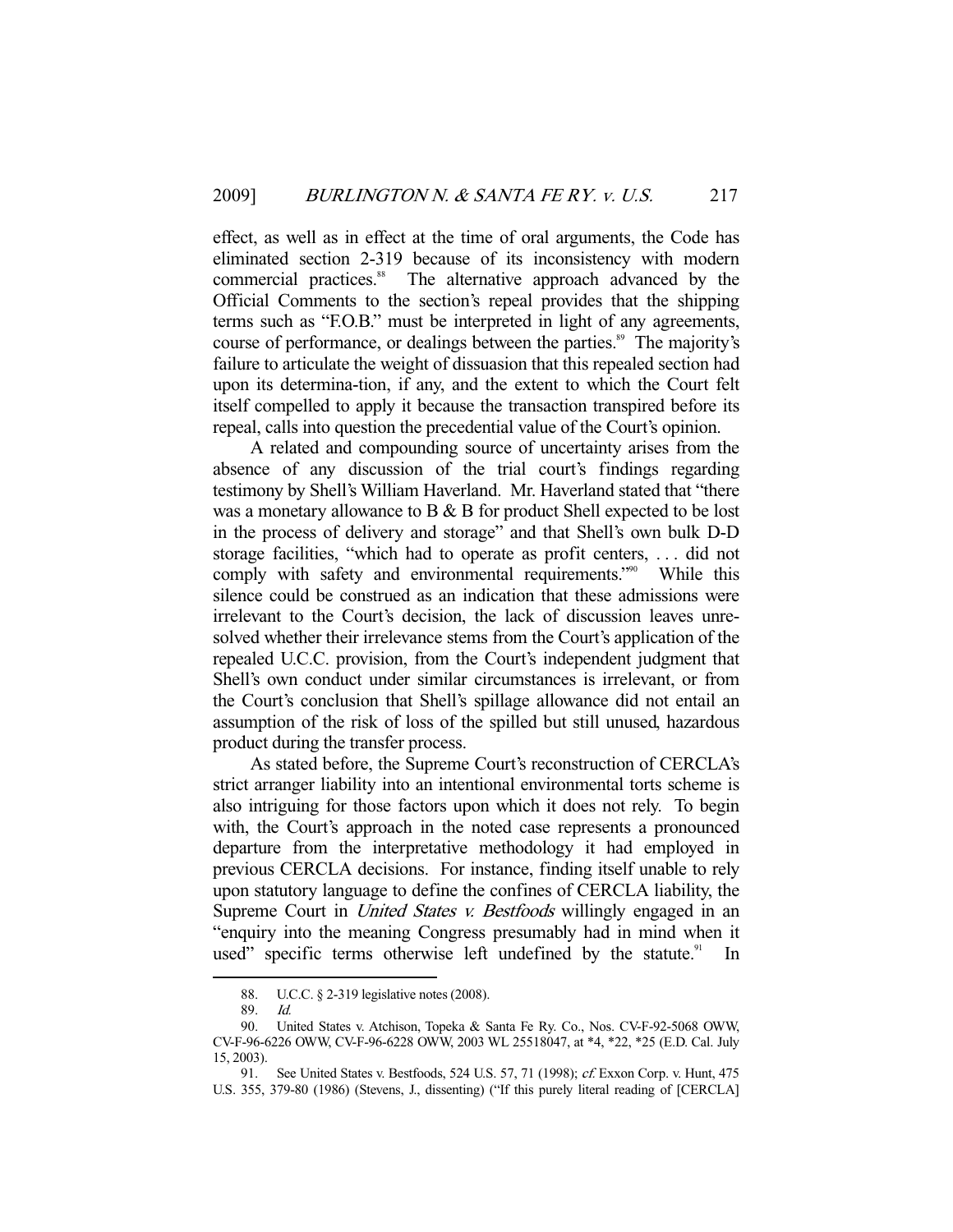contrast, in the noted case, the Court explicitly, but without an explanation, rejected the consideration of Congress's intent, and therefore its expectation, that in enacting a strict liability regime, the courts would adjudicate liability without consideration of fault or intent.<sup>92</sup>

Almost a decade after Bestfoods, the Court's interpretation of CERCLA's liability scheme in United States v. Atlantic Research Corp. relied upon a reading of the statute as a whole, infusing one provision with meaning by reference to another within the scheme.<sup>93</sup> Acknowledging the broad language of CERCLA's definition of PRP, the Supreme Court there rejected a "textually dubious construction" of CERCLA that would have severely restricted the categories of PRPs and rendered part of its liability scheme a "dead letter."94 In the noted case, however, the opinion affirmatively rejected the possibility that the word "arrange" could be infused with meaning by reference to the enacted definitions of accompanying statutory terms and implicitly rejected a similar possibility with respect to other subsections of the Act's liability section.<sup>95</sup> It is entirely likely that the vast differences in the factual scenarios underlying Atlantic Research Corp. and the noted case could explain the differing approaches. Nevertheless, the opinion's failure to articulate that only accentuates the extent to which the majority's chosen interpretative methodology inherently creates incongruities between its new standard for arranger liability and the statute's contemplated burdens of proof and persuasion. That is to say, since the statutorily enacted limited defenses are predicated upon a *defendant*'s ability to establish by a preponderance of the evidence that a force or an individual without any legal or

 93. See United States v. Atl. Research Corp., 551 U.S. 128, 136-37 (2007) (citations omitted); cf. Entergy Corp. v. Riverkeeper, Inc., 129 S. Ct. 1498, 1517 (2009) (Stevens, J., dissenting) ("When interpreting statutory silence in the past, we have sought guidance from a statute's other provisions.").

resulted in manifest injustice, or were plainly at war with the probable intent of Congress, I would reject it.").

<sup>92.</sup> See Burlington, 129 S. Ct. at 1879; H.R. REP. No. 96-1016, pt. 1, at 34, reprinted in 1980 U.S.C.C.A.N. 6119, 6137; see also H.R. REP. No. 99-253, pt. 1, at 74 (1985), reprinted in 1986 U.S.C.C.A.N. 2835, 2856 ("No change has been made in the standard of liability that applies under CERCLA. As under section 311 of the Federal Water Pollution Control Act, 33 U.S.C. 1321, liability under CERCLA is strict, that is, without regard to fault or willfulness." (discussing amendments to CERCLA, and their absence, under Superfund Amendments and Reauthorization Act of 1986)).

<sup>94.</sup> Atl. Research Corp., 551 U.S. at 137 ("We must have regard to all the words used by Congress, and as far as possible give effect to them." (quoting Louisville & Nashville R.R. v. Mottley, 219 U.S. 467, 475 (1911))); see also Entergy Corp., 129 S. Ct. at 1521 (Stevens, J., dissenting) (citing Russello v. United States, 464 U.S. 16, 23 (1983) ("[W]here Congress includes particular language in one section of a statute but omits it in another . . . , it is generally presumed that Congress acts intentionally and purposely in the disparate inclusion or exclusion.").

<sup>95.</sup> See Burlington, 129 S. Ct. at 1879-80.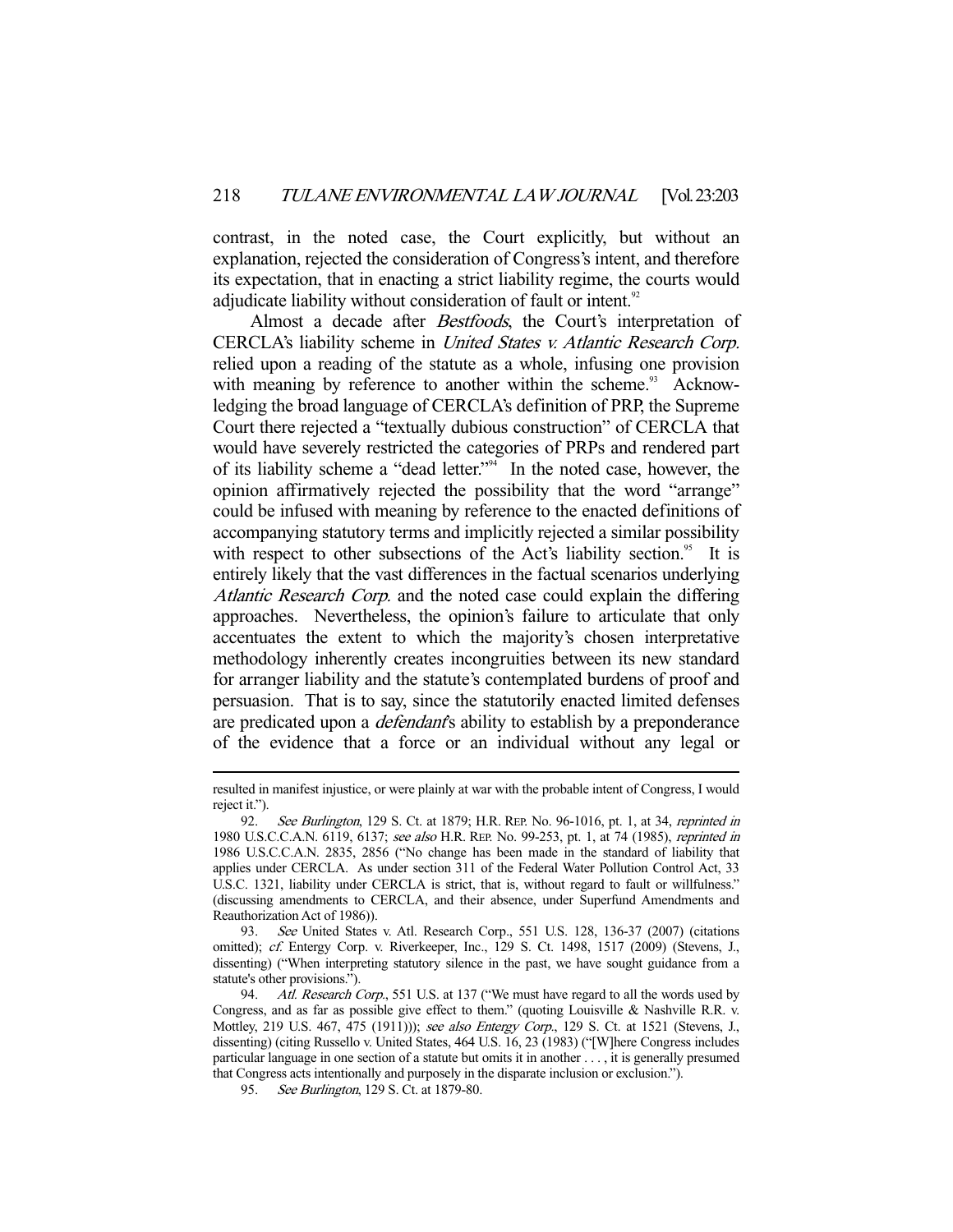contractual ties to the PRP is the sole cause of environmental harm and that such harm transpired despite the defendant's due care and its precautions against foreseeable acts or omissions of such unrelated forces or third parties, the new standard of "arranger liability" reverses the enacted burdens of proof and persuasion.<sup>96</sup>

#### V. CONCLUSION

-

 The implications of the Supreme Court's decision in the noted case are at once elusive and apparent. Given the avowed fact-intensive and case-specific nature of CERCLA adjudications, it is conceivable that unique considerations drove the Majority's opinion. In particular, these could have included the possible weight of dissuasion of the repealed U.C.C. provisions and its concomitant implication that Shell did not retain the risk of loss of the hazardous substances, notwithstanding the monetary allowance system through which Shell either never effectively charged its distributors for the spilled substances or reimbursed them for the loss. Otherwise, little else on the record elucidates the Court's rejection of what even the most restrictive interpretations of "arranger liability" have recognized is a permissible interpretation, indeed one that may be compelled under legal regimes such as CERCLA that focus not upon activities, but upon substances.

 The decision's implications, however, are also apparent. Whether purposefully or fortuitously, the Supreme Court's decision normalizes and rewards careless and incompetent business models not only through its redrafting of CERCLA's liability standards, but also through its characterization of the defendant's precautionary measures—which it may not have even enforced against itself—as sufficient and efficient. As such, it has also effectively lowered the standards of due care and precaution that all other types of PRP defendants will need to meet as part of an effective defense (and, incidentally, lowered their operating costs).

 In social terms, the adoption of this degraded standard of care to the public commons, generally, and to the health and welfare of Arvin's impoverished minority residents, ultimately, suggests that as long as litigants are able to articulate self-serving, profit-driven motives, little attention will be placed upon such symptoms of environmental degradation as the wheezing coughs, stinging rashes, chronic stomach

See 42 U.S.C. § 9607(b) (2006); see also H.R. REP. No. 96-1016, pt. 1, at 34, reprinted in 1980 U.S.C.C.A.N. 6119, 6137 (discussing defendant's need to demonstrate that it exercised "due care in the selection and instruction of a responsible contractor" and that it properly packaged its hazardous substances in order to avail itself of third-party defense).